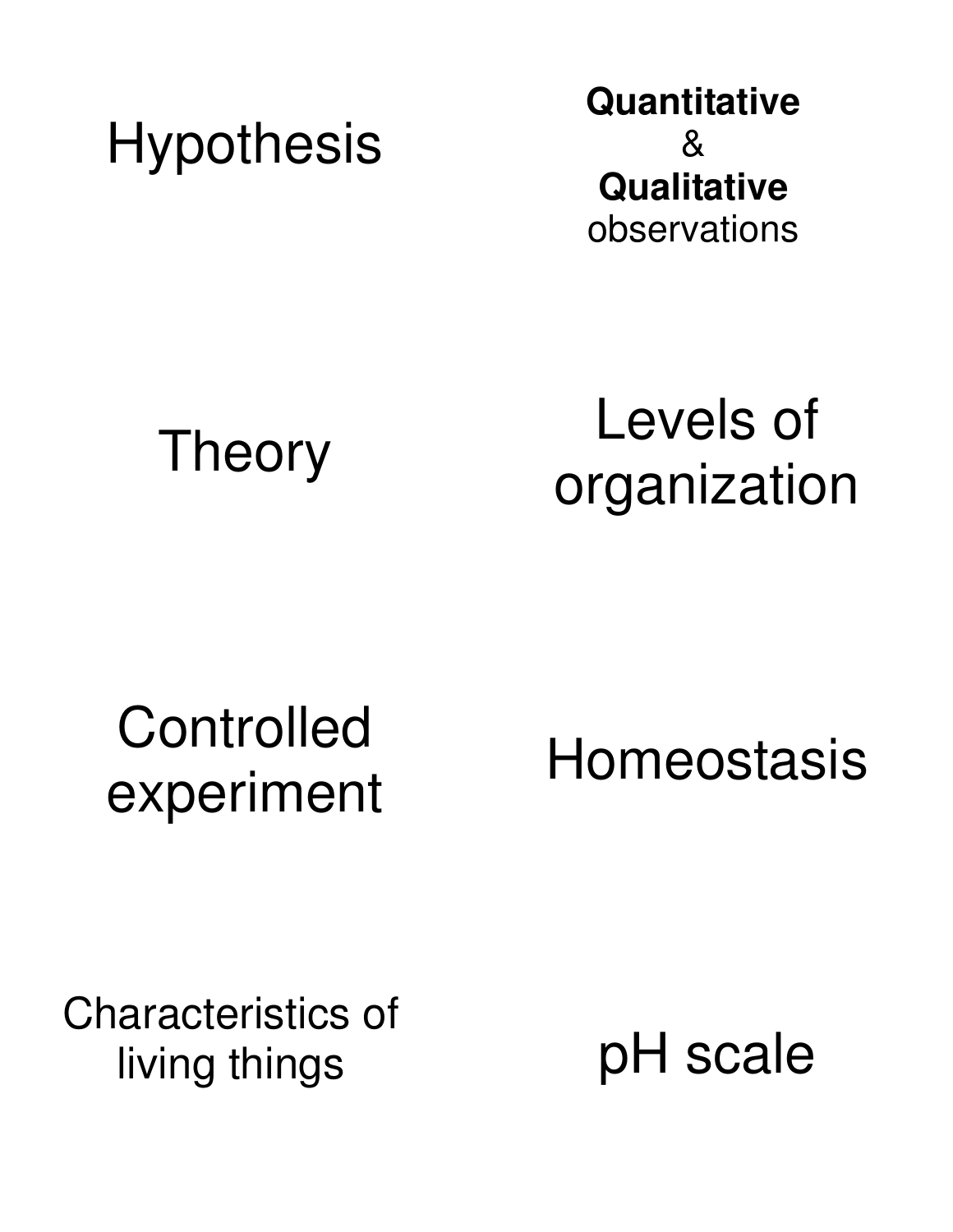| <b>Quantitative-</b> involves numbers,<br>counting, measuring objects.<br><b>Qualitative-</b> involves characteristics<br>that cannot easily measured or<br>counted such as color or texture.          | <b>Hypothesis-</b> a proposed<br>answer to a scientific<br>question ("educated guess")<br>Must be specific and<br>testable                                                       |
|--------------------------------------------------------------------------------------------------------------------------------------------------------------------------------------------------------|----------------------------------------------------------------------------------------------------------------------------------------------------------------------------------|
| <b>Levels of Organization</b><br>$\text{cells}\rightarrow$ tissues $\rightarrow$ organs $\rightarrow$<br>organ systems $\rightarrow$ organism                                                          | <b>Theory-</b> a well-tested<br>hypothesis.<br>May be revised or replaced<br>if new information becomes<br>available.                                                            |
| Homeostasis- ability to<br>maintain constant or stable<br>conditions inside despite<br>changes outside.<br>(like thermostat in your<br>house)                                                          | <b>Controlled experiment-all</b><br>variables are kept constant<br>except one being tested.<br>Used to test hypothesis                                                           |
| <b>pH</b> scale- used to indicate<br>concentration of the $H+$ ions.<br>1. Scale ranges from 0 to 14<br>(decreases with acidity)<br>2. Pure water has pH of 7<br>3. Acids below 7 and bases<br>above 7 | <b>Characteristics of living things</b><br>• Made up of one or more cells<br>• Need source of energy<br>Respond to environment<br>• Can reproduce<br>Have genetic material (DNA) |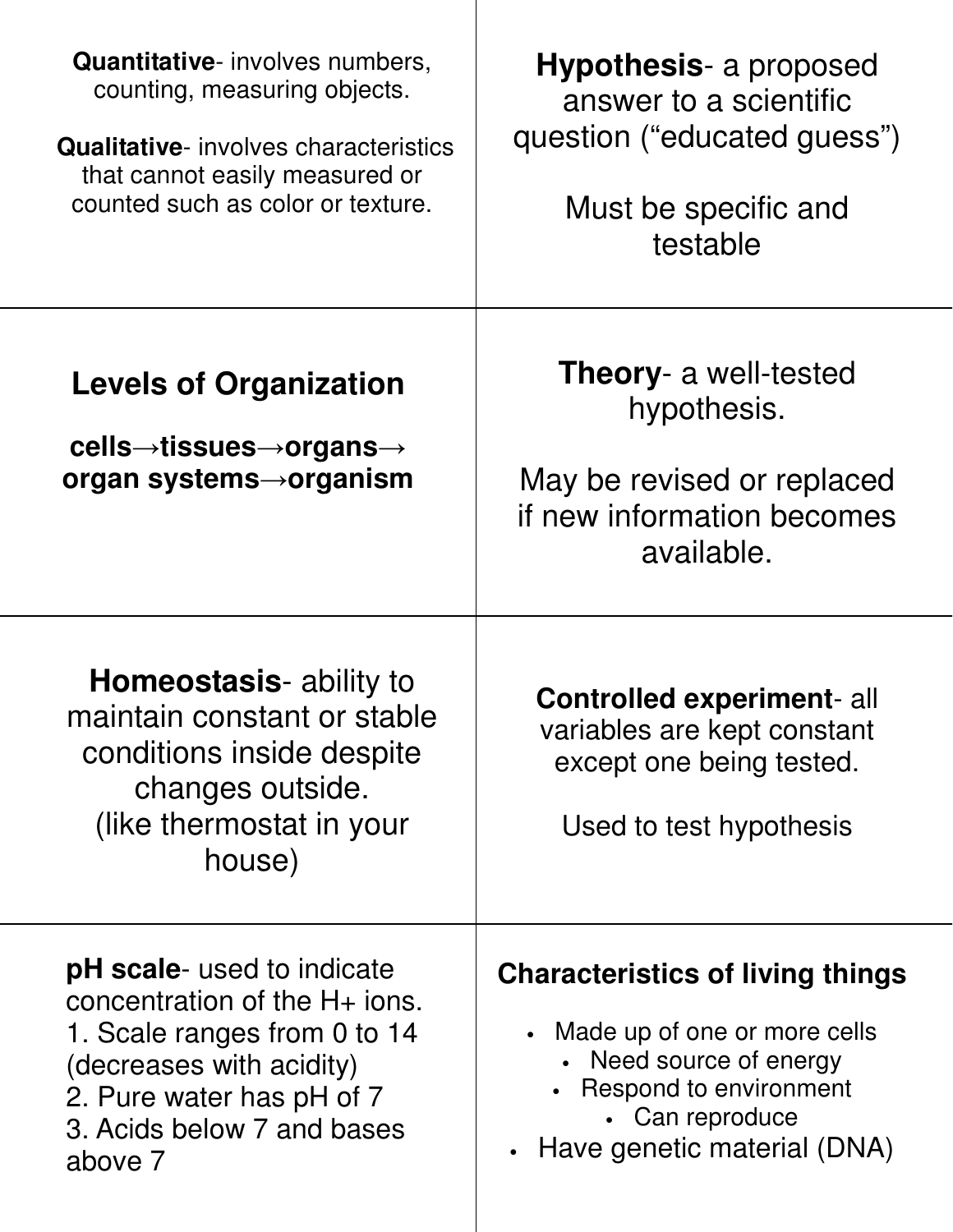

Organic compounds

Animal cells vs. Plant cells

Enzymes

Cell membrane

Golgi apparatus

Eukaryotic vs. Prokaryotic Endoplasmic reticulum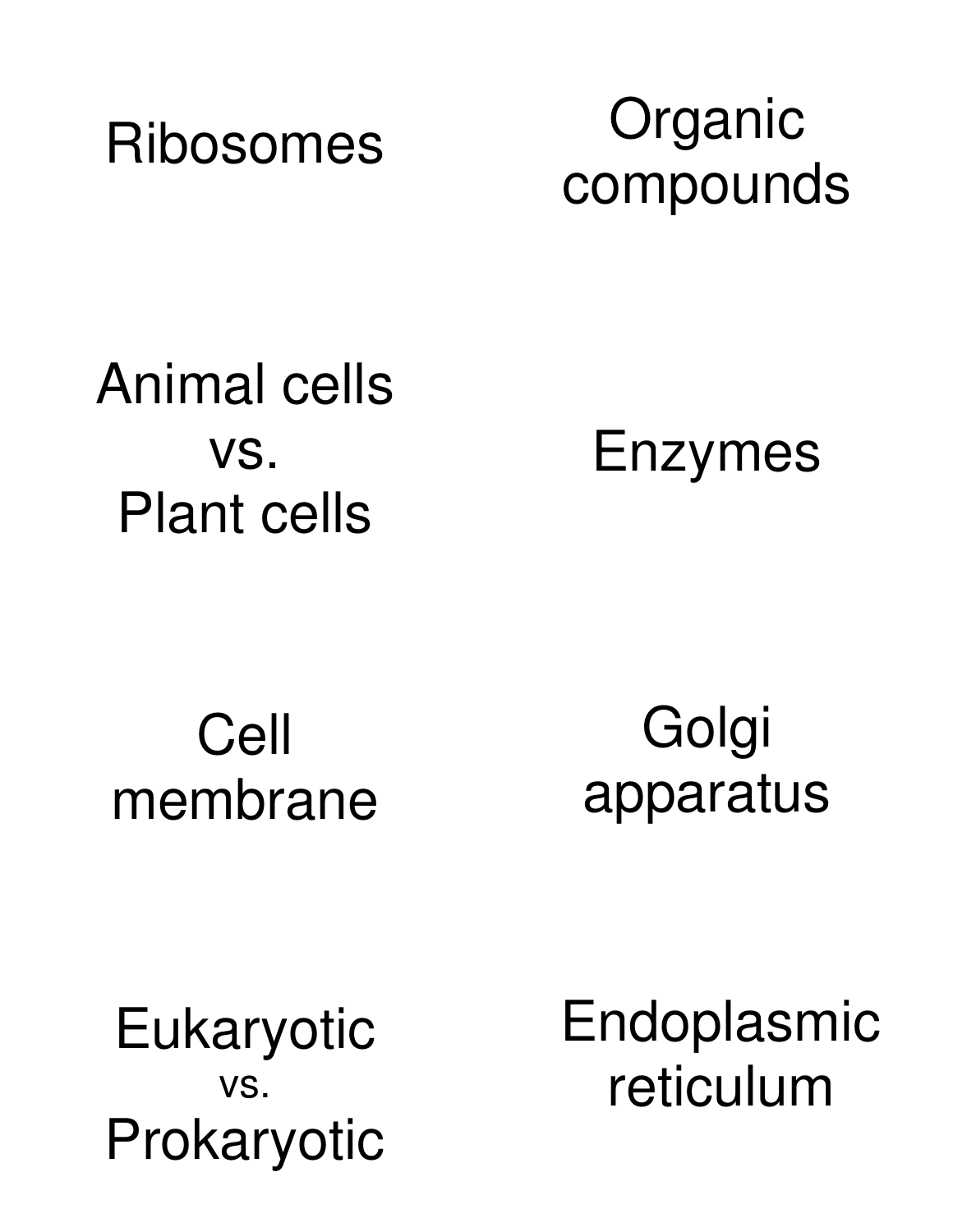| Organic compounds- contain carbon<br>(includes: carbohydrates, proteins,<br>lipids, nucleic acids)<br>Large molecules (polymers) built with<br>individual building blocks (monomers)<br>Amino acid $\rightarrow$ protein<br>monosaccharide $\rightarrow$ starch, cellulose<br>Nucleotide $\rightarrow$ nucleic acid | <b>Ribosome</b> - organelle in<br>the cytoplasm that makes<br>proteins using coded<br>instructions from the nucleus<br>• Made of rRNA<br>• Site of translation                                                                                                                                                                                                                                                                                                                                                                                                             |
|---------------------------------------------------------------------------------------------------------------------------------------------------------------------------------------------------------------------------------------------------------------------------------------------------------------------|----------------------------------------------------------------------------------------------------------------------------------------------------------------------------------------------------------------------------------------------------------------------------------------------------------------------------------------------------------------------------------------------------------------------------------------------------------------------------------------------------------------------------------------------------------------------------|
| <b>Enzymes</b> - specialized proteins that act<br>as biological catalysts.<br><b>Catalysts-</b> a substance that speeds up<br>the rate of a chemical reaction by lower-<br>ing a reactions activation energy.<br>Enzymes are very specific<br>Enzymes are not used up in a chemi-<br>cal reaction.                  | <b>animal cell-</b> do not have<br>chloroplasts, cell wall or large<br>central vacuole<br><b>Plant cell</b> - more rigid in shape<br>(cell wall)                                                                                                                                                                                                                                                                                                                                                                                                                           |
| <b>Golgi Apparatus (Bodies)-</b><br>"post office" of the cell<br>carbohydrates and lipids at-<br>tached to proteins are<br>"packaged"<br>Then sent to final destination                                                                                                                                             | <b>Cell Membrane</b> -thin,<br>flexible barrier around the cell<br>composed of lipid bilayer.<br>Channels in membrane made<br>of proteins.<br>Semi-permeable- allows some<br>things through but not others                                                                                                                                                                                                                                                                                                                                                                 |
| <b>Endoplasmic Reticulum-cells</b><br>internal transport system. Compo-<br>nents of the cell membrane assem-<br>bled and some proteins modified<br><b>Rough E.R.- (has ribosomes</b><br>attached) Smooth E.R. (no<br>ribosomes)                                                                                     | <b>A Comparison of Cells</b><br><b>Prokaryotic Cells</b><br><b>Structure</b><br><b>Eukaryotic Cells</b><br>Animal<br>Plant<br><b>Cell Membrane</b><br>Yes<br>Yes<br>Yes<br><b>Cell Wall</b><br>Yes<br>Yes<br>No.<br>Nucleus<br>No<br>Yes<br>Yes<br><b>Ribosomes</b><br>Yes<br>Yes<br>Yes<br>Endoplasmic Reticulum<br>No<br>Yes<br>Yes<br>Golgi Apparatus<br><b>No</b><br>Yes<br>Yes<br>Lysosomes<br>No<br>Yes<br>No.<br>Vacuoles<br>No<br>Small or none<br>Yes<br>Mitochondria<br>No<br>Yes<br>Yes<br>Chloroplasts<br>No<br>No.<br>Yes<br>Cytoskeleton<br>No<br>Yes<br>Yes |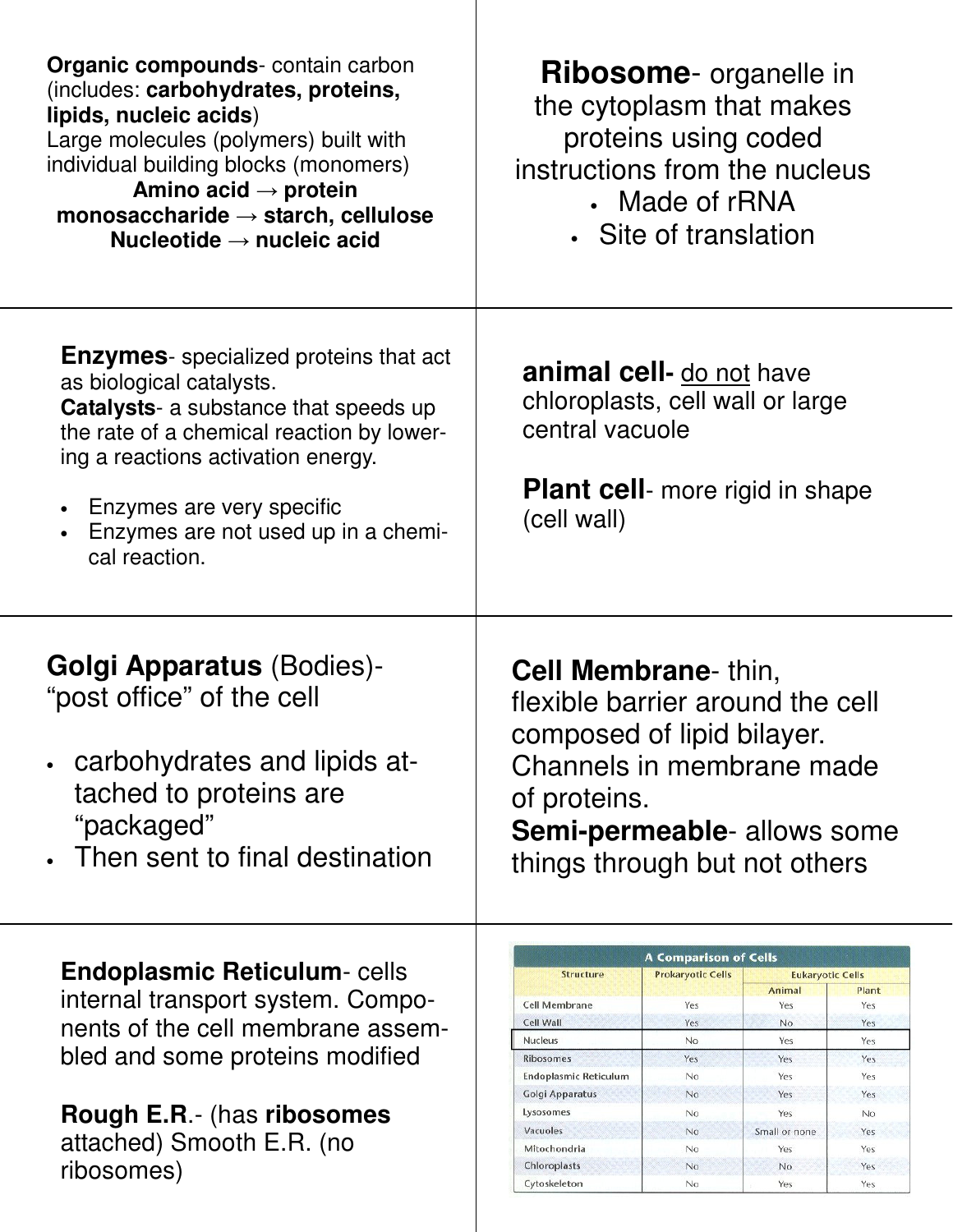

Meiosis

**Osmosis** 

## lysosome

Cell transport

# **Nucleus**

ATP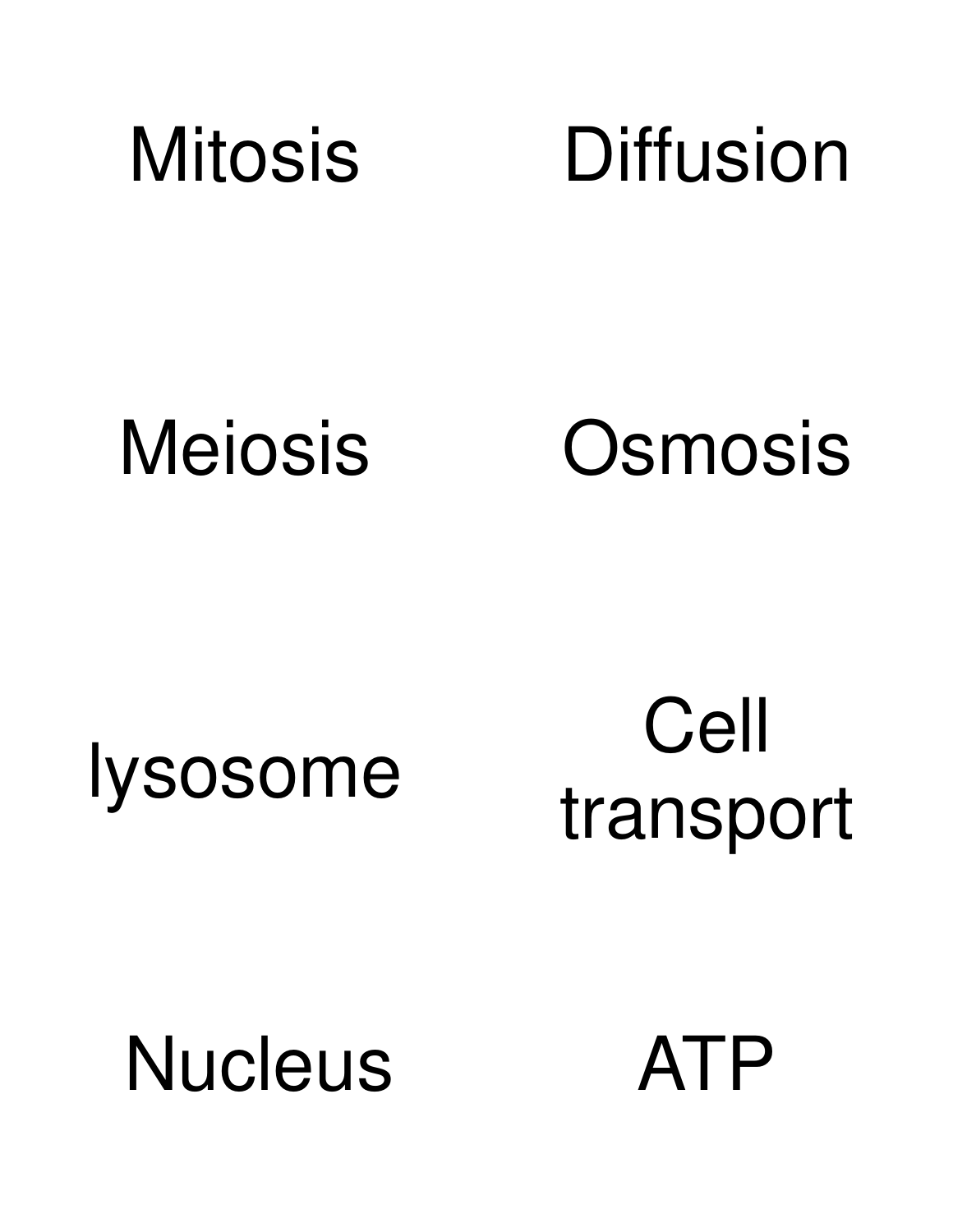| <b>Diffusion-</b> Movement of materials<br>from areas of high concentration to<br>areas of low concentration<br>• Form of passive transport (no en-<br>ergy required.<br>When concentration equal on both<br>sides of membrane $\rightarrow$ equilibrium                                                                      | <b>Mitosis</b> -Division of cells nucleus<br>Divided into 4 phases (PMAT)<br>2n cells $\rightarrow$ 2n cells<br>Diploid cells $\rightarrow$ Diploid cells<br>Produces 2 genetically identical<br>cells<br>• Occurs in all body cells<br><b>Cytokinesis-</b> division of cytoplasm<br>following mitosis. |
|-------------------------------------------------------------------------------------------------------------------------------------------------------------------------------------------------------------------------------------------------------------------------------------------------------------------------------|---------------------------------------------------------------------------------------------------------------------------------------------------------------------------------------------------------------------------------------------------------------------------------------------------------|
| <b>Osmosis</b> -Diffusion of water mole-<br>cules through selectively permeable<br>membrane<br>• If cell has lower concentration of<br>water $\rightarrow$ water flows into cell,<br>causing it to burst.<br>If cell has higher concentration of<br>$\bullet$<br>water $\rightarrow$ cell loses water and<br>shrinks in size. | <b>Mejosis</b><br>• making of sex cells (gametes)<br>• $2n \rightarrow n$<br>Diploid cells $\rightarrow$ haploid cells<br>• Produces 4 genetically<br>different cells<br>• Occurs only in sex organs<br><b>Fertilization</b> (egg $+$ sperm)<br>$n + n \rightarrow 2n$                                  |
| <b>Cell transport-</b> movement of<br>materials into and our of cell.<br><b>Active transport-</b> requires energy<br>by cell<br><b>Passive transport-</b> no energy re-<br>quired (diffusion and osmosis)                                                                                                                     | Lysosomes- "clean-up crew"<br>of the cell<br>break down lipids, carbohy-<br>drates, proteins from food<br>particles ("little digestive<br>sacs")<br>• Break down "old" cell parts,                                                                                                                      |
| ATP (adenosine tri-phosphate) -<br>chemical fuels that power all<br>activities of the cell<br>Adenosine triphosphate (ATP)-<br>stores energy in phosphate bonds<br>Gives up energy when remove a<br>phosphate group                                                                                                           | <b>Nucleus</b><br>• Controls most of cells proc-<br>esses and contains hereditary<br>information (DNA).<br>(Controls activities of the cell<br>by making proteins)<br>Found in eukaryotic cells                                                                                                         |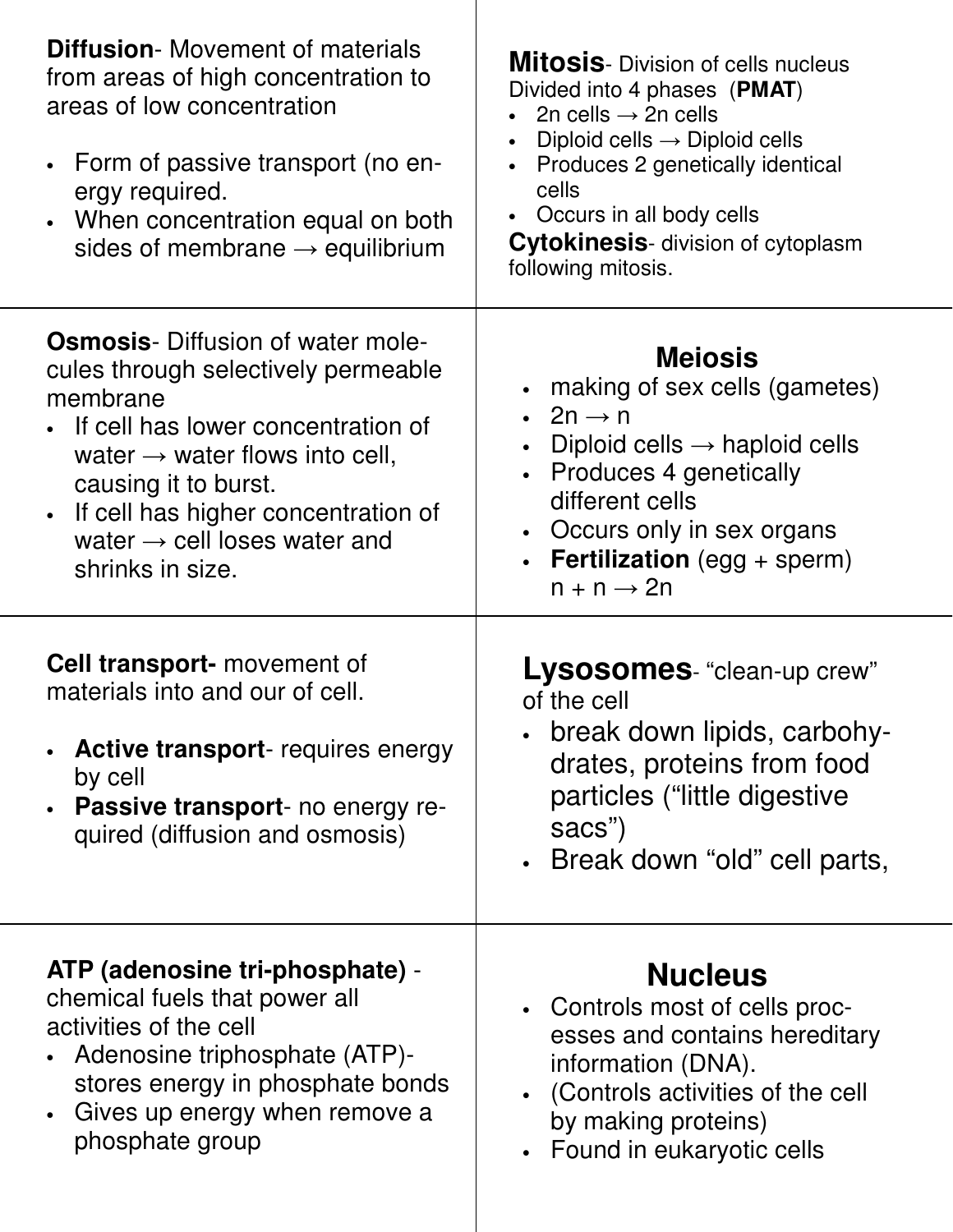Photosynthesis

Fermentation

## **Cellular** Respiration

DNA

**Mitochondria** 

RNA

Chloroplast

**Replication**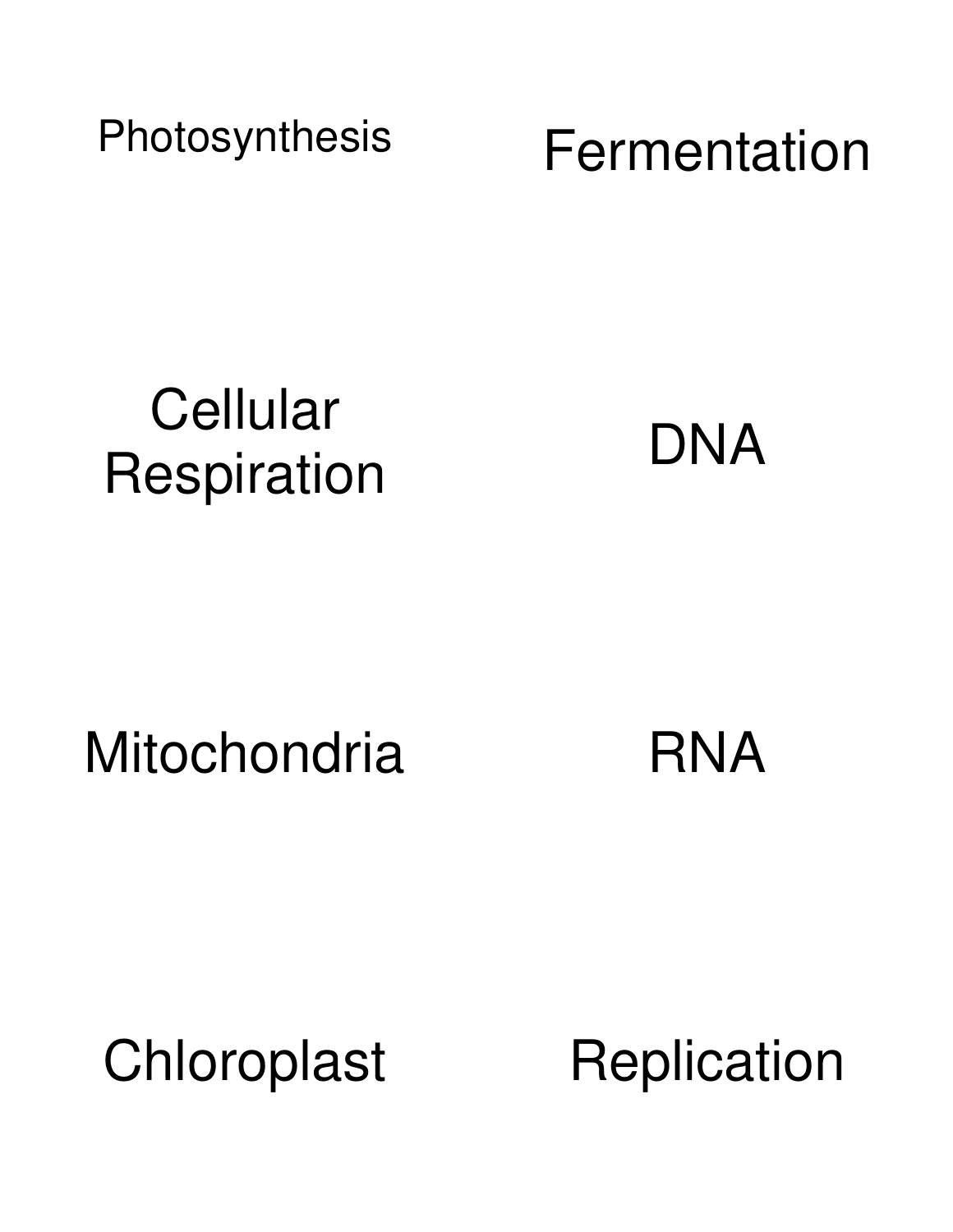| <b>Fermentation</b><br>Process that allows glycolysis to<br>continue and produce small<br>amount of energy<br>Takes place when oxygen not pre-<br>sent (anaerobic)<br>2 kinds- Alcoholic and lactic acid | <b>Photosynthesis</b><br>Energy from sunlight converts water and<br>$\bullet$<br>carbon dioxide into oxygen and high-<br>energy sugars.<br>Takes place in chloroplast<br>$\bullet$<br>Affected by temperature, light, and<br>$\bullet$<br>amount of water<br>First stage- light dependent (chlorophyll)<br>$6CO2 + 6H2O + LIGHT \rightarrow 6O2 + C6H12O6$ |
|----------------------------------------------------------------------------------------------------------------------------------------------------------------------------------------------------------|------------------------------------------------------------------------------------------------------------------------------------------------------------------------------------------------------------------------------------------------------------------------------------------------------------------------------------------------------------|
| <b>DNA</b><br>Deoxyribonucleic acid<br>Contains genetic information<br>in segments of DNA called<br>genes<br>Made up of nucleotides<br>Letters (bases) - A-T C-G<br>Double helix shaped molecule         | <b>Cellular Respiration</b><br>• Process that releases energy by break-<br>ing down food molecules in the pres-<br>ence of oxygen<br>Occurs in three stages-<br>$\bullet$<br>glycolysis→krebbs cycle→electron<br>transport<br>Occurs in mitochondria<br>$602 + C6H12O6 \rightarrow 6CO2 + 6H2O + ENERGY$                                                   |
|                                                                                                                                                                                                          |                                                                                                                                                                                                                                                                                                                                                            |
| <b>RNA</b><br>ribonucleic acid<br>3 types made from DNA<br>(mRNA, tRNA, and rRNA)<br>Made up of nucleotides<br>Letters (bases) - A-U C-G<br>Single stranded                                              | <b>Mitochondria</b><br><b>Cells "Powerhouse"</b><br>found in nearly all eukaryotic cells.<br>use energy from food to power<br>$\bullet$<br>growth, development, and move-<br>ment<br>Cells that require more energy<br>$\bullet$<br>have more mitochondria                                                                                                 |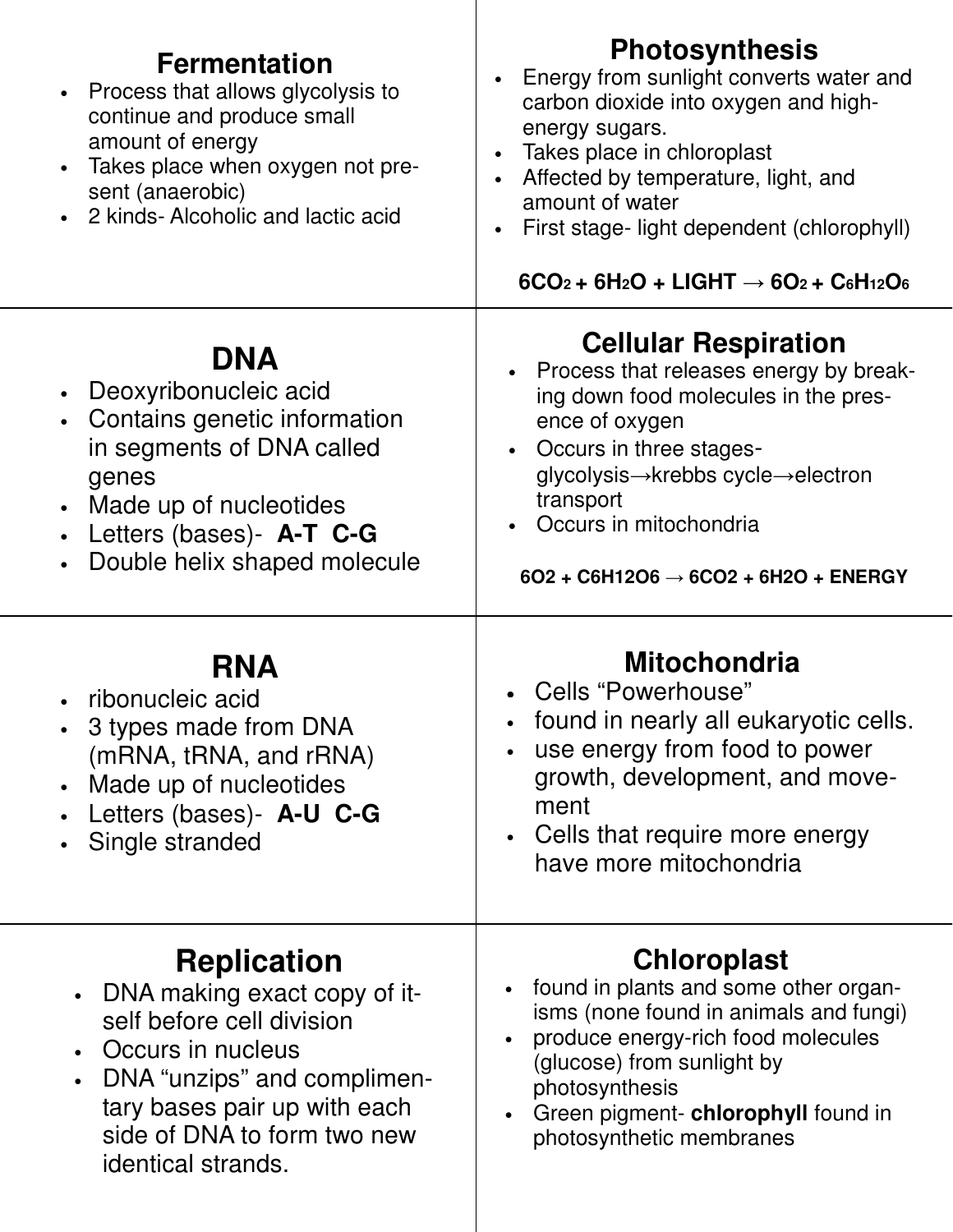#### **Transcription**

Principle of Independent assortment

#### **Translation**

**Haploid** vs. Diploid cells

Genes

Principle of segregation

Principle of Dominance

mutation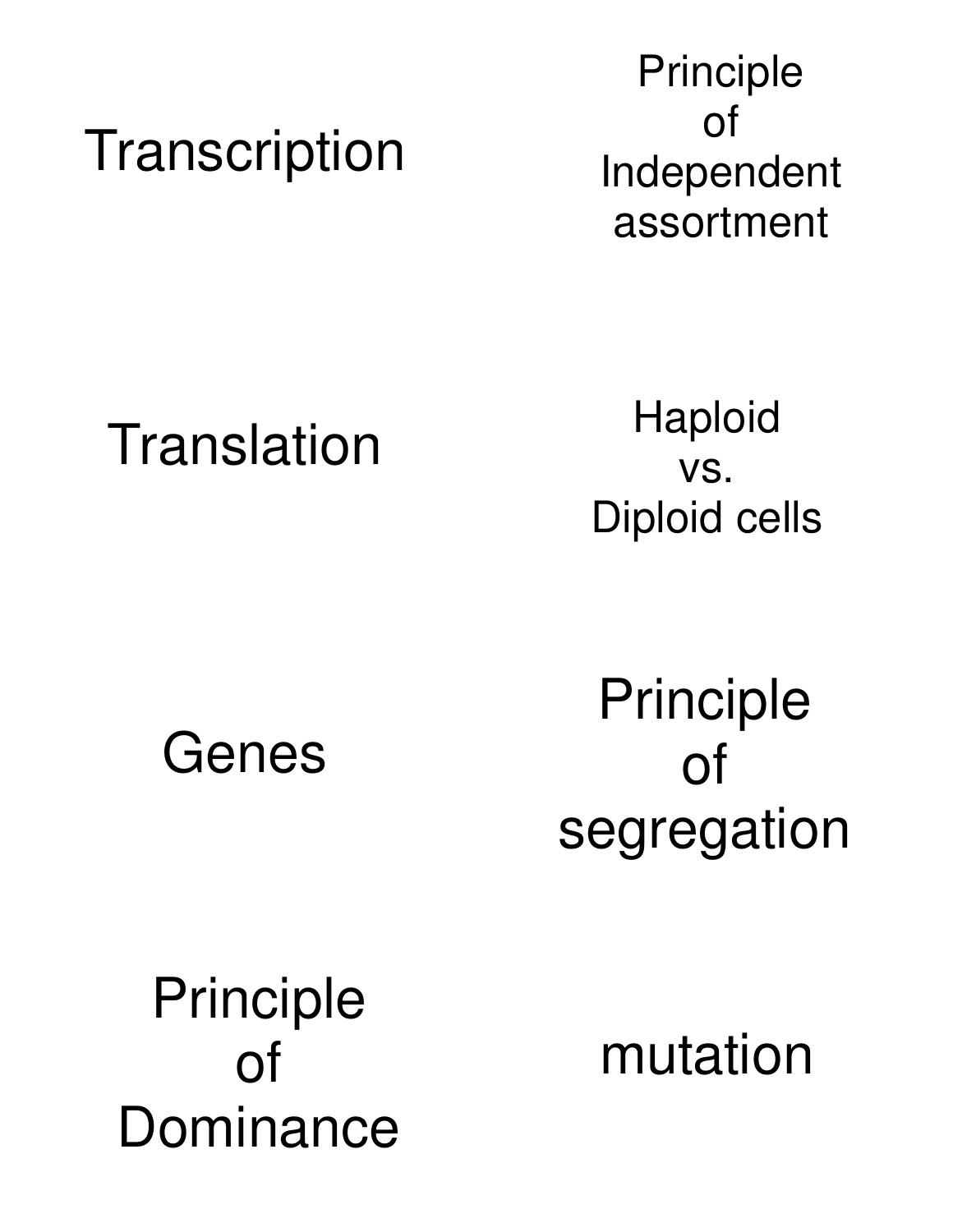| <b>Principle of Independent Assortment</b><br>Allele pairs separate independently of<br>$\bullet$<br>each other during meiosis (gamete<br>formation)<br>Different traits are inherited sepa-<br>$\bullet$<br>rately<br>Use FOIL rules to determine gametes<br>$\bullet$<br>from two-factor cross (i.e. TtFf would<br>produce TF, Tf, tF, tf gametes) | <b>Transcription</b><br>DNA making RNA<br>$\bullet$<br>• Occurs in nucleus of cell<br>DNA "unzips" and one side codes for<br>$\bullet$<br>new single strand of RNA<br>$A \rightarrow U$ T $\rightarrow$ A C $\rightarrow$ G G $\rightarrow$ C<br>$\bullet$<br>Makes 3 kinds of RNA (mRNA, tRNA,<br>$\bullet$<br>and rRNA)<br>3-letter "word" called codon<br>$\bullet$ |
|------------------------------------------------------------------------------------------------------------------------------------------------------------------------------------------------------------------------------------------------------------------------------------------------------------------------------------------------------|------------------------------------------------------------------------------------------------------------------------------------------------------------------------------------------------------------------------------------------------------------------------------------------------------------------------------------------------------------------------|
| Haploid & diploid cells<br>Haploid (n) - half the number of chro-<br>mosomes. Found in gametes (sex-<br>cells) produced by meiosis<br>Diploid cells (2n) - two sets of chro-<br>mosomes (one from each parent).<br>Found in all body cells (i.e. skin cells,<br>bone cells, etc.)                                                                    | <b>Translation</b><br>RNA making proteins<br>$\bullet$<br>Occurs in cytoplasm<br>$\bullet$<br>Uses all 3 kinds of RNA<br>Code carried on mRNA<br>$\bullet$<br>Occurs at ribosomes which are made<br>$\bullet$<br>of rRNA in the cytoplasm<br>tRNA transports amino acids to<br>$\bullet$<br>ribosomes<br>3-letter "word" called anticodon<br>$\bullet$                 |
| <b>Principle of Segregation</b><br>that two alleles for traits separate<br>(segregated) from each other<br>during meiosis (formation of sex<br>cells (gametes)<br>Like flipping a coin (50/50)                                                                                                                                                       | <b>Genes</b><br>Segment of DNA molecule<br>$\bullet$<br>Found on chromosomes<br>Carries instructions to make one<br>protein<br>Proteins control traits<br>20,000 - 25,000 genes in humans                                                                                                                                                                              |
| <b>Mutation</b><br>Any change in DNA of an organ-<br>ism.<br>May or may not affect individual<br>(phenotype)<br>May be small change in se-<br>quence of DNA, or may involve<br>extra or missing chromosomes.                                                                                                                                         | <b>Principle of dominance</b><br>Some alleles are dominant and<br>some are recessive<br>Use capital letter for dominant trait<br>$(i.e. T=$ tall and t=short)<br>TT and Tt would be tall, $tt = short$<br>Only way to have recessive trait is<br>to have 2 recessive alleles (tt)                                                                                      |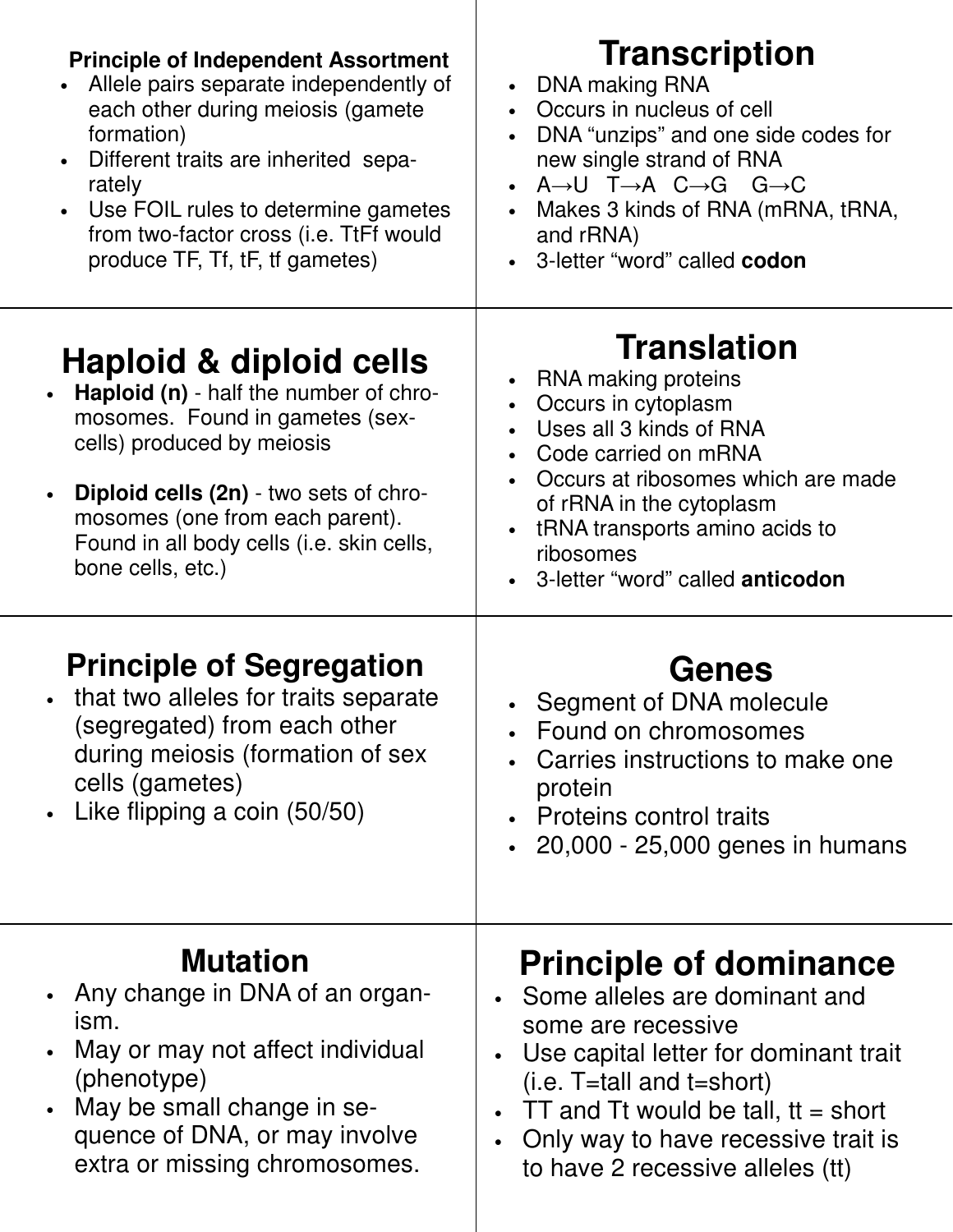## Polygenic traits

Amino acids  $8<sub>l</sub>$ Proteins

## Crossing over

Sex-linked traits

Heterozygous  $8<sub>k</sub>$ Homozygous

Multiple allele traits

**Genotype**  $8<sup>2</sup>$ Phenotype

Incomplete dominance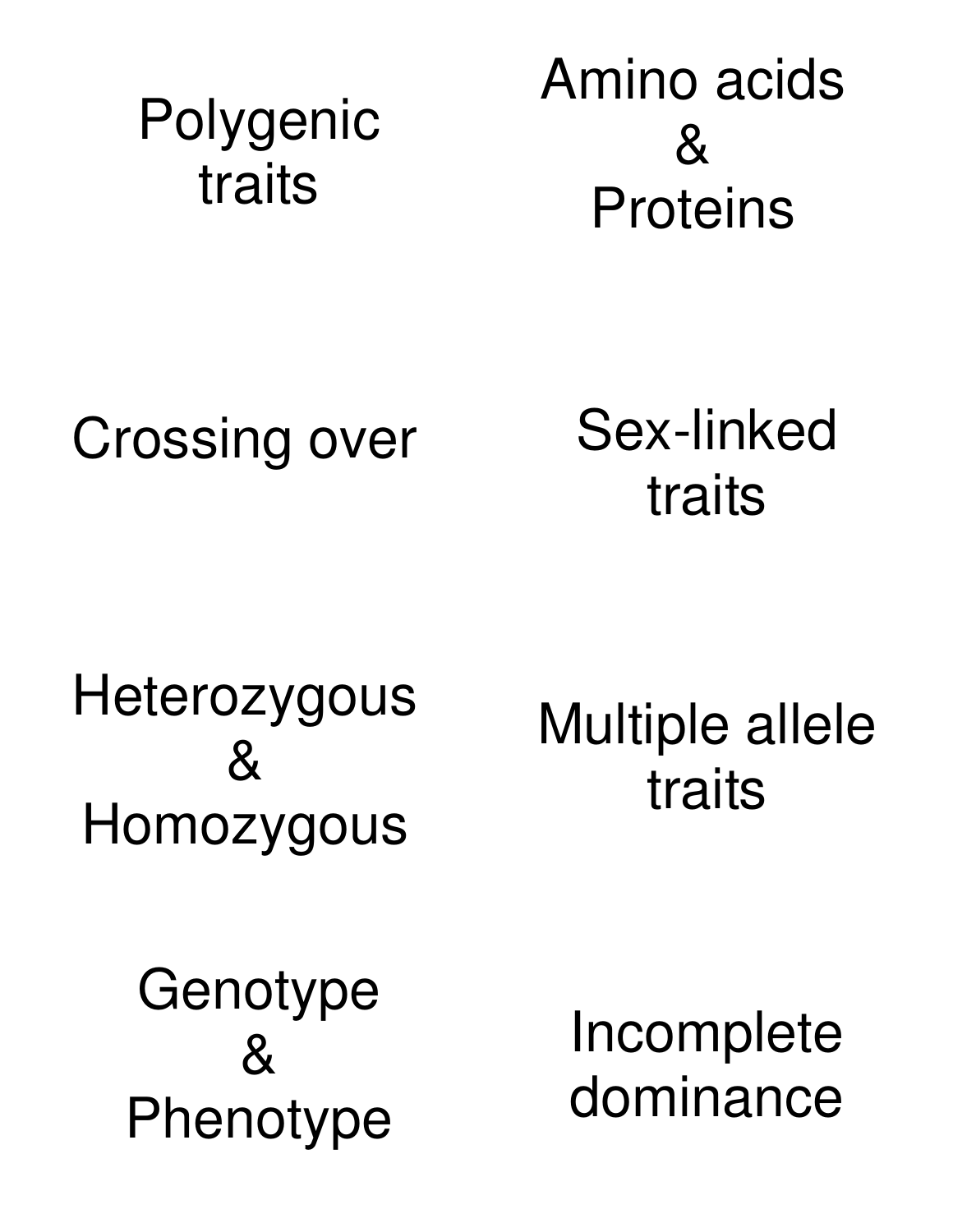| <b>Amino acids and Proteins</b><br>Amino acids are monomers that build<br>proteins<br>20 kinds of amino acids<br>64 codons on mRNA for amino acids<br>$\bullet$<br>(more than one codon codes for each<br>amino acid<br>Thousands of proteins using different<br>$\bullet$<br>types and number of amino acids       | <b>Polygenic traits</b><br>• Traits which are controlled by<br>more than one gene<br>• Examples are eye color and<br>skin color                                                                                                                                     |
|---------------------------------------------------------------------------------------------------------------------------------------------------------------------------------------------------------------------------------------------------------------------------------------------------------------------|---------------------------------------------------------------------------------------------------------------------------------------------------------------------------------------------------------------------------------------------------------------------|
| <b>Sex-linked traits</b><br>Traits on the X-chromosome<br>$\bullet$<br>Occur more often in males because<br>males only have a single X-<br>chromosome<br>Females - XX<br>Males - XY<br>Include colorblindness, hemophilia<br>Females can be carrier, males can-<br>$\bullet$<br>not Example- $X^H X^h$ and $X^h Y$  | <b>Crossing over</b><br>Exchange of portions of<br>chromatids takes place while<br>chromosomes exist as<br>tetrads during meiosis<br>Increased variety in<br>gametes (mixes up the genes<br>more)                                                                   |
| <b>Multiple allele traits</b><br>More than 2 choices (tall/short), such<br>as in Blood type. 3 alleles- $I^A$ , $I^B$ , i<br>Can exhibit dominant/recessive, as well<br>as co-dominance. E.g. $I^A$ and $I^B$ are<br>codominant, and are both dominant<br>over <b>i</b> .<br>Can lead to 4 phenotypes (A, B, AB, 0) | Heterozygous & homozygous<br>Heterozygous- different alleles (Tt)<br><b>Homozygous</b> - same alleles (TT or tt)                                                                                                                                                    |
| Incomplete dominance<br>Blending of traits<br>Purebred Red flower crossed with<br>purebred white gives pink flowers<br>Heterozygous is blending of 2<br>traits<br>$RR \times WW = RW (pink flower)$                                                                                                                 | <b>Genotype &amp; Phenotype</b><br><b>Genotype-</b> the letters (TT, Tt, tt)<br>Phenotype- The physical traits (tall or<br>short, red or white flowers, etc.)<br>t<br>Dom/Rec cross<br>Τt<br>TΤ<br>Phenotypic ratio- 3:1<br>Genotypic ratio- 1:2:1<br>t<br>Tt<br>tt |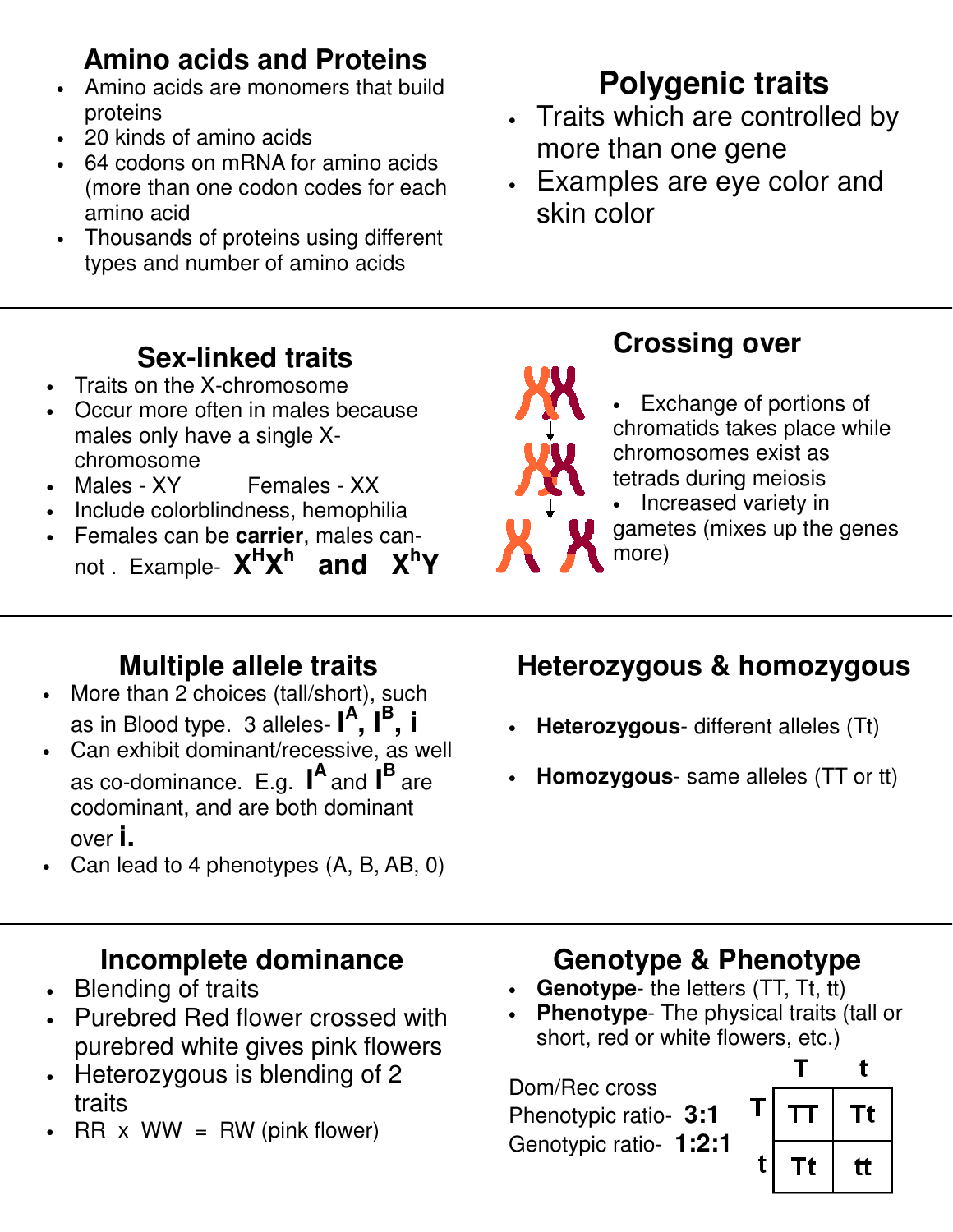#### **Punnett** square

Dominant-Recessive Punnett square

Genetic Code

Incomplete dominant **Punnett** square

Pedigree

Multiple alleles Punnett square

Human Genome

Chlorophyll